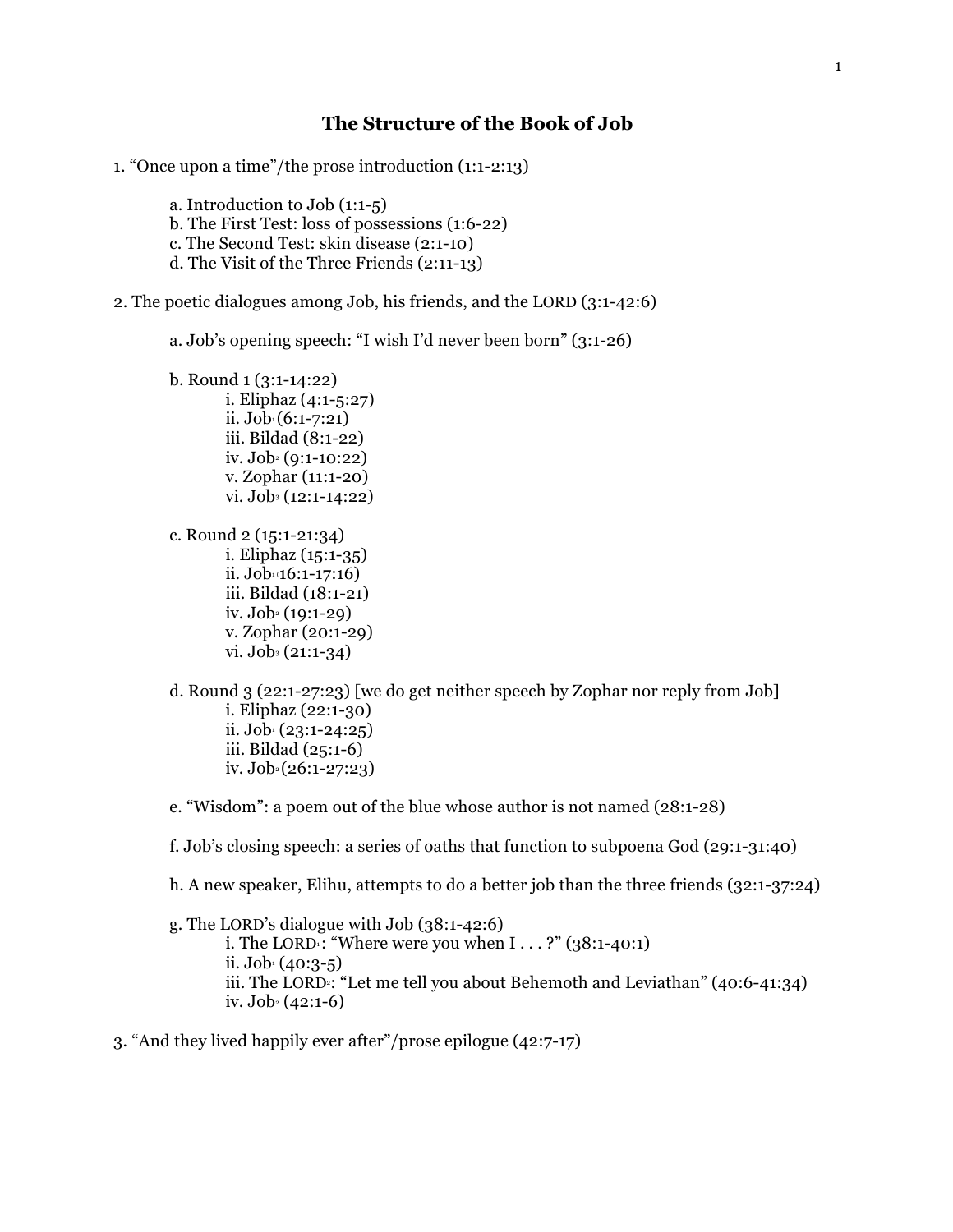# **The Prose Introduction** (Job 1:1-5)

There was once a man in the land of Uz whose name was Job. That man was blameless and upright, one who feared God and turned away from evil.

## **The First Test** (Job 1:6-22)

One day the heavenly beings came to present themselves before the Lord, and Satan also came among them. The Lord said to Satan, "Where have you come from?" Satan answered the Lord, "From going to and fro on the earth, and from walking up and down on it." The Lord said to Satan, "Have you considered my servant Job? There is no one like him on the earth, a blameless and upright man who fears God and turns away from evil." Then Satan answered the Lord, "Does Job fear God for nothing? Have you not put a fence around him and his house and all that he has, on every side? You have blessed the work of his hands, and his possessions have increased in the land. But stretch out your hand now, and touch all that he has, and he will curse you to your face." The Lord said to Satan, "Very well, all that he has is in your power; only do not stretch out your hand against him!" So Satan went out from the presence of the Lord.

*After Job loses everything—some of his livestock stolen and farmhands killed by rustlers, the rest of his stock and servants lost in a wildfire, his children killed when a tornado struck the house where they were gathered—he resp*onds piously.

Then Job arose, tore his robe, shaved his head, and fell on the ground and worshiped. He said, "Naked I came from my mother's womb, and naked shall I return there; the Lord gave, and the Lord has taken away; blessed be the name of the Lord." In all this Job did not sin or charge God with wrongdoing.

#### **The Second Test** (Job 2)

One day the heavenly beings came to present themselves before the Lord, and Satan also came among them to present himself before the Lord. The Lord said to Satan, "Where have you come from?" Satan answered the Lord, "From going to and fro on the earth, and from walking up and down on it." The Lord said to Satan, "Have you considered my servant Job? There is no one like him on the earth, a blameless and upright man who fears God and turns away from evil. He still persists in his integrity, although you incited me against him, to destroy him for no reason."

Then Satan answered the Lord, "Skin for skin! All that people have they will give to save their lives. But stretch out your hand now and touch his bone and his flesh, and he will curse you to your face." The Lord said to Satan, "Very well, he is in your power; only spare his life."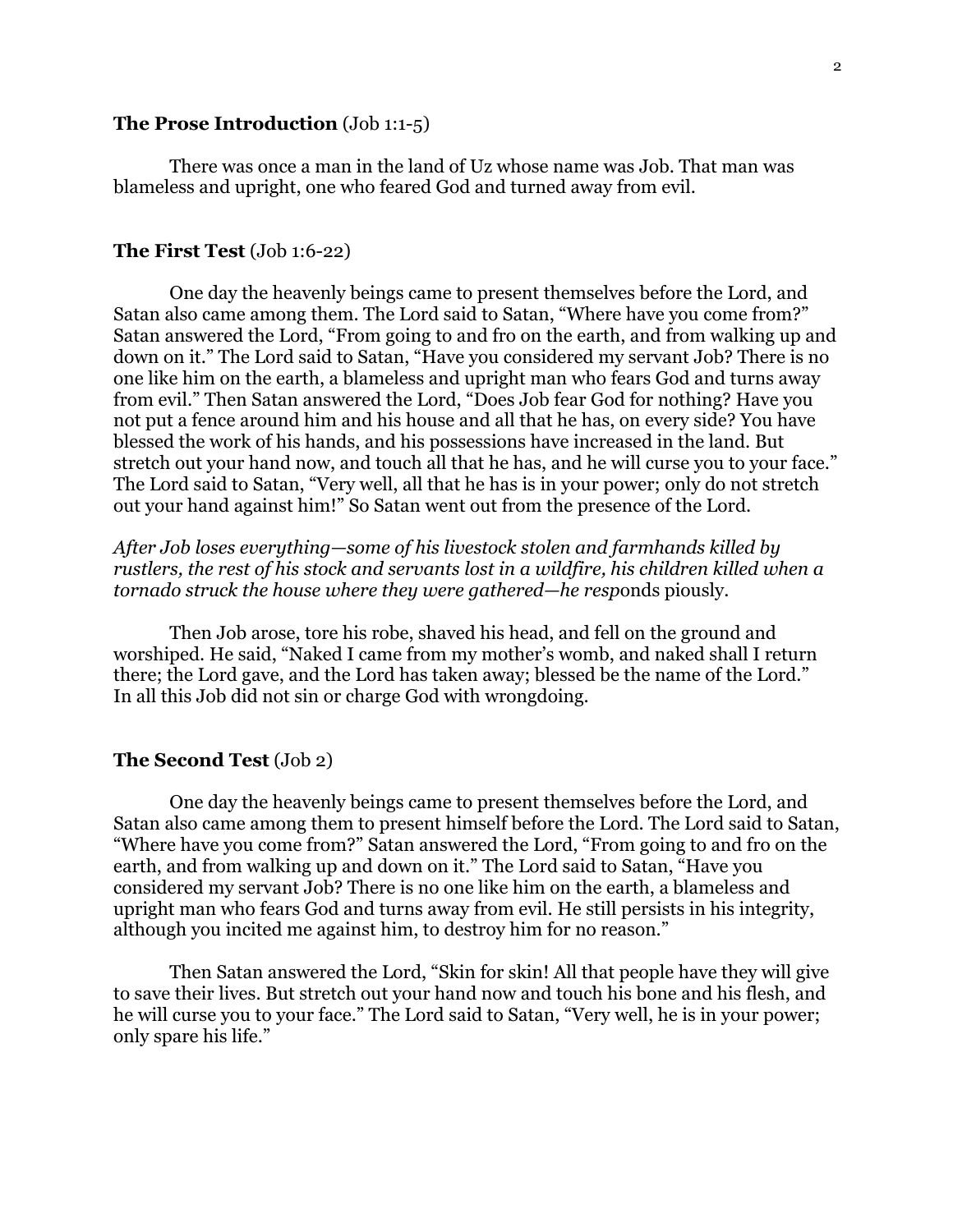So Satan went out from the presence of the Lord, and inflicted loathsome sores on Job from the sole of his foot to the crown of his head. Job took a potsherd with which to scrape himself, and sat among the ashes.

# **The Friends Show Up** (Job 2:11-13)

Now when Job's three friends heard of all these troubles that had come upon him, each of them set out from his home—Eliphaz the Temanite, Bildad the Shuhite, and Zophar the Naamathite. They met together to go and console and comfort him. When they saw him from a distance, they did not recognize him, and they raised their voices and wept aloud; they tore their robes and threw dust in the air upon their heads. They sat with him on the ground seven days and seven nights, and no one spoke a word to him, for they saw that his suffering was very great.

# **Job's Opening Statement** (Job 3:1-4)

After this Job opened his mouth and cursed his birthday. "Perish the day I was born and the night [I was] conceived. As for that day, 'Let there be darkness.'

## **From the Dialogue between Job and his friends** (Job 4-27)

*Job begins to imagine taking his case directly to God and having a judicial hearing about his righteousness.*

I will present my case before the Almighty; I want to testify against God. [*then addressing the friends who won't shut up*] Let me have silence and I will testify and let come on me what may. Look I have prepared my case. I know that I will be found innocent.

Oh, that I knew where I might find [God]? I would lay my case before him and fill my mouth with arguments. There an upright person could reason with him, and I would be acquitted forever by my judge.

# **Job's Closing Statement** (Job 31)

*In Job 31, Job issues a series of oaths. According to ancient thinking, an oath was language that demanded God pay attention to the situation ("By God, I'll be damned if . . . ," that is, "let me be damned if what I'm saying isn't true").*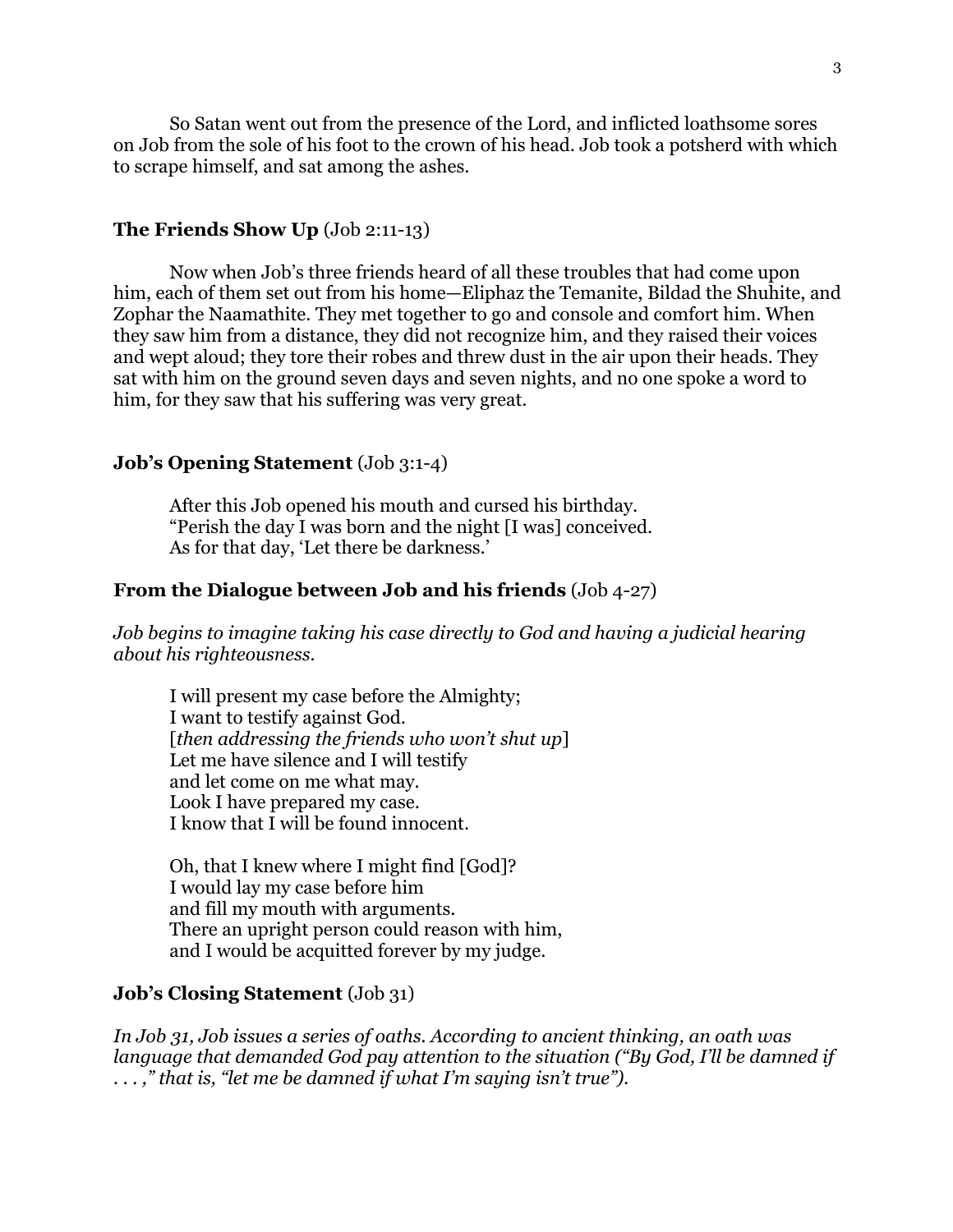*Job's oaths function as a series of subpoenas.*

"If I have walked with falsehood, let me be weighed in a just balance"

"if my step has turned aside from the way, then let me sow and another eat"

"if my heart has been enticed by a woman, then let my wife grind for another"

"if I have rejected the cause of my male or female slaves, what shall I do when God rises up and makes inquiry?"

"if I have withheld anything that the poor desired or caused the eyes of the widow to fail, if I have raised my hand against the orphan, then let my shoulder blade fall from my shoulder"

"if I have made gold my trust, if I have looked at the sun when it shone, this would be an iniquity to be punished by the judges"

"if I have rejoiced at the ruin of those who hated me"

"if I have concealed my transgressions as others do"

*Still in the same speech, Job interrupts the sequence of oaths to lament,*

"O that I had one to hear me! O that I had the indictment written by my adversary!"

# *But he finds the breath to make a final oath,*

"If my land has cried out against me, and its furrows have wept together;

if I have eaten its yield without payment, and caused the death of its owners; let thorns grow instead of wheat, and foul weeds instead of barley."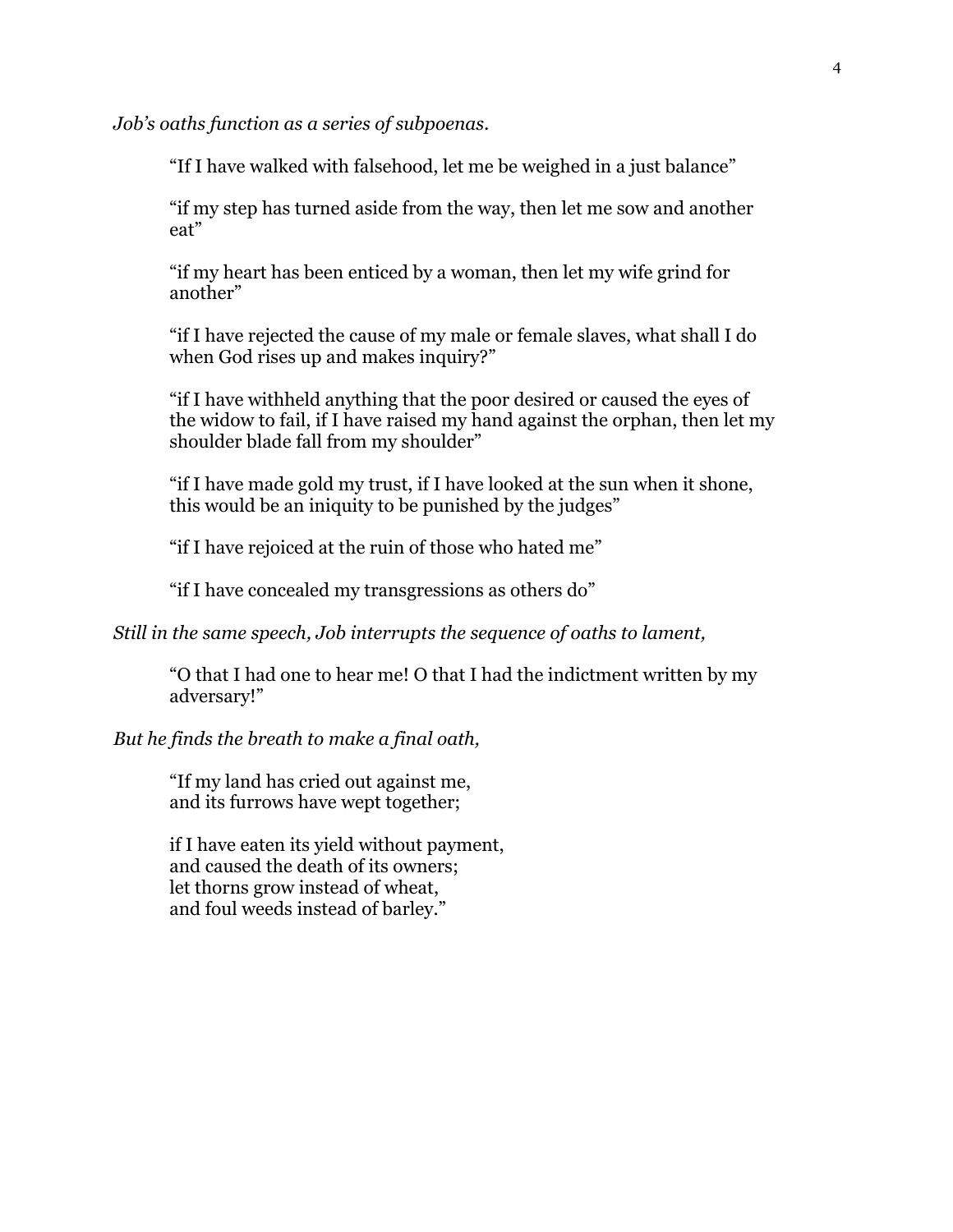## **The LORD Responds to the Subpoena and Answers Job**

*God gives two speeches, the first in Job 38-39; the second in Job 40-41. In the first speech God takes Job on a magic carpet ride above the world in order to show him how exquisitely complicated reality is.*

Then the LORD answered Job out of the tornado:

"Who is this that sullies my design by words without knowledge? I will question you, and you shall declare to me."

"Where were you when I laid the foundations of the earth?"

#### *God talks about the weather.*

"[Where were you] when I made the clouds a garment? . . . Have you entered the springs of the sea? . . . Have the gates of death been revealed to you? . . . [Do you know] the way to the dwelling of light?"

"Who has cut a channel for the torrents of rain, and a way for the thunderbolt, to bring rain on a land where no one lives, on the desert, which is empty of human life, to satisfy the waste and desolate land, and to make the ground put forth grass?"

#### *Then God goes where the wild things are.*

"Can you hunt the prey for the lion? . . . Who provides for the raven its prey when its young ones cry to God, and wander about for lack of food? Do you know when the mountain goats give birth . . ."

"Who has let the wild ass go free? Who has loosed the bonds of the swift ass?"

"Is it at your command that the eagle mounts up and makes its nest on high? It lives on the rock and makes its home in the fastness of the crag. from there it spies the prey; its eyes see it from far away. Its young ones suck up blood; and where the slain are, there it is."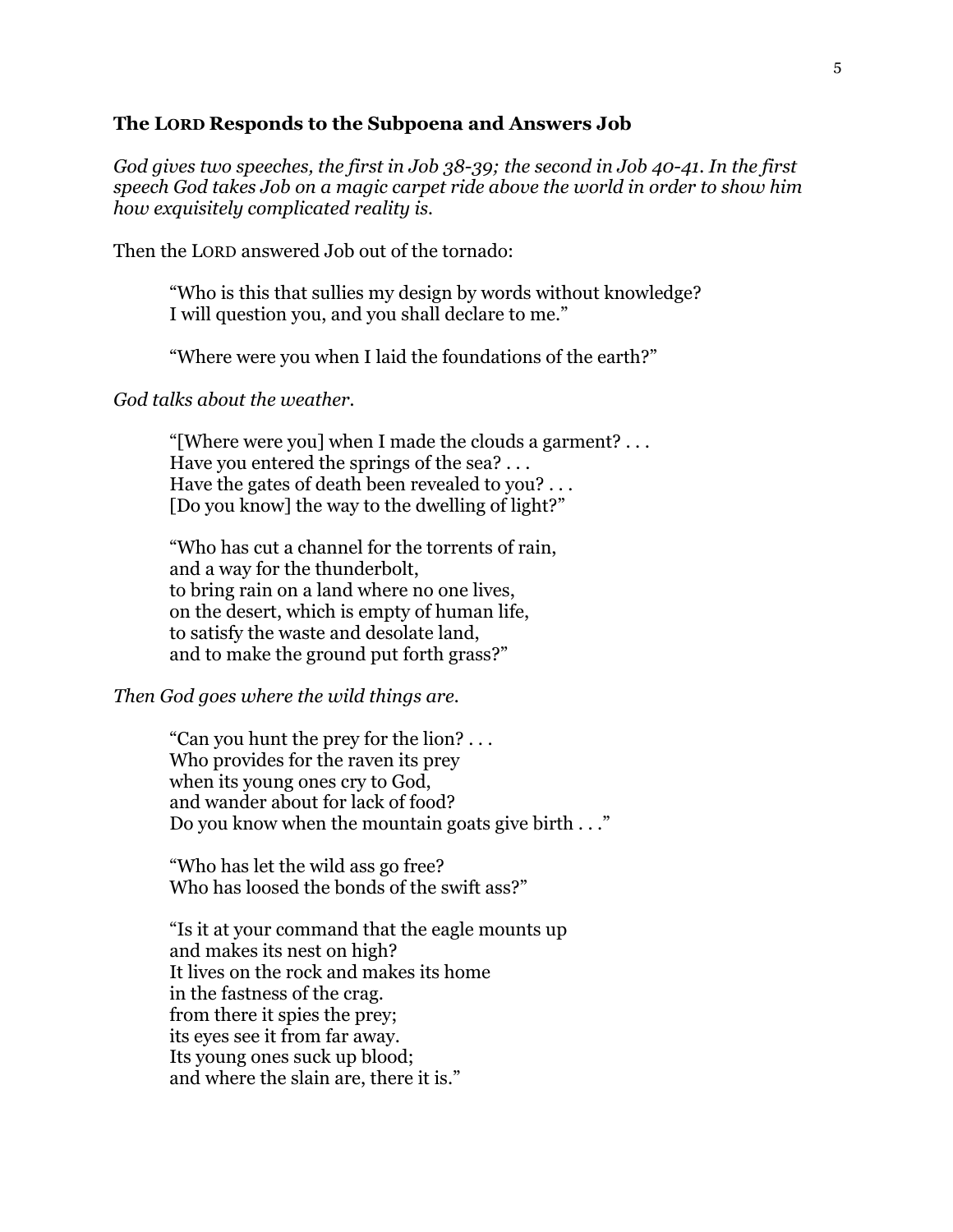### *Then the LORD ends his first speech.*

"Shall a plaintiff file a grievance with the Almighty? Anyone who testifies against God better be prepared to respond."

## *Then Job responds:*

"What shall I answer you? I have spoken once, and I will not answer further."

#### *Then the LORD begins another speech.*

Then the LORD answered Job out of the tornado, "Gird up your loins like a man; I will question you and you declare to me."

"Look at Behemoth that I made just like I made you."

"Can you put a rope around Leviathan's nose, or pierce its jaws with a hook? Will Leviathan cut a covenant with you?"

## *Then Job gives his reply to the LORD's second speech.*

### Job 42:5-6 KJV

"I have heard of thee by the hearing of the ear But now mine eye seeth thee Wherefore I abhor myself, and repent in dust and ashes."

Job 42:5-6 (my translation)

By the hearing of the ear I had heard you But now my eye has seen you. Therefore I withdraw my case and I resign myself to dust and ashes (that is, the human condition).

## **The Prose Epilogue** (Job 42:7-17)

After the Lord had spoken these words to Job, the Lord said to Eliphaz the Temanite: "My wrath is kindled against you and against your two friends; for you have not spoken of me what is right, as my servant Job has. Now therefore . . . go to my servant Job, and offer up for yourselves a burnt offering; and my servant Job shall pray for you, for I will accept his prayer not to deal with you according to your folly; for you have not spoken of me what is right, as my servant Job has done." So Eliphaz the Temanite and Bildad the Shuhite and Zophar the Naamathite went and did what the Lord had told them; and the Lord accepted Job's prayer.